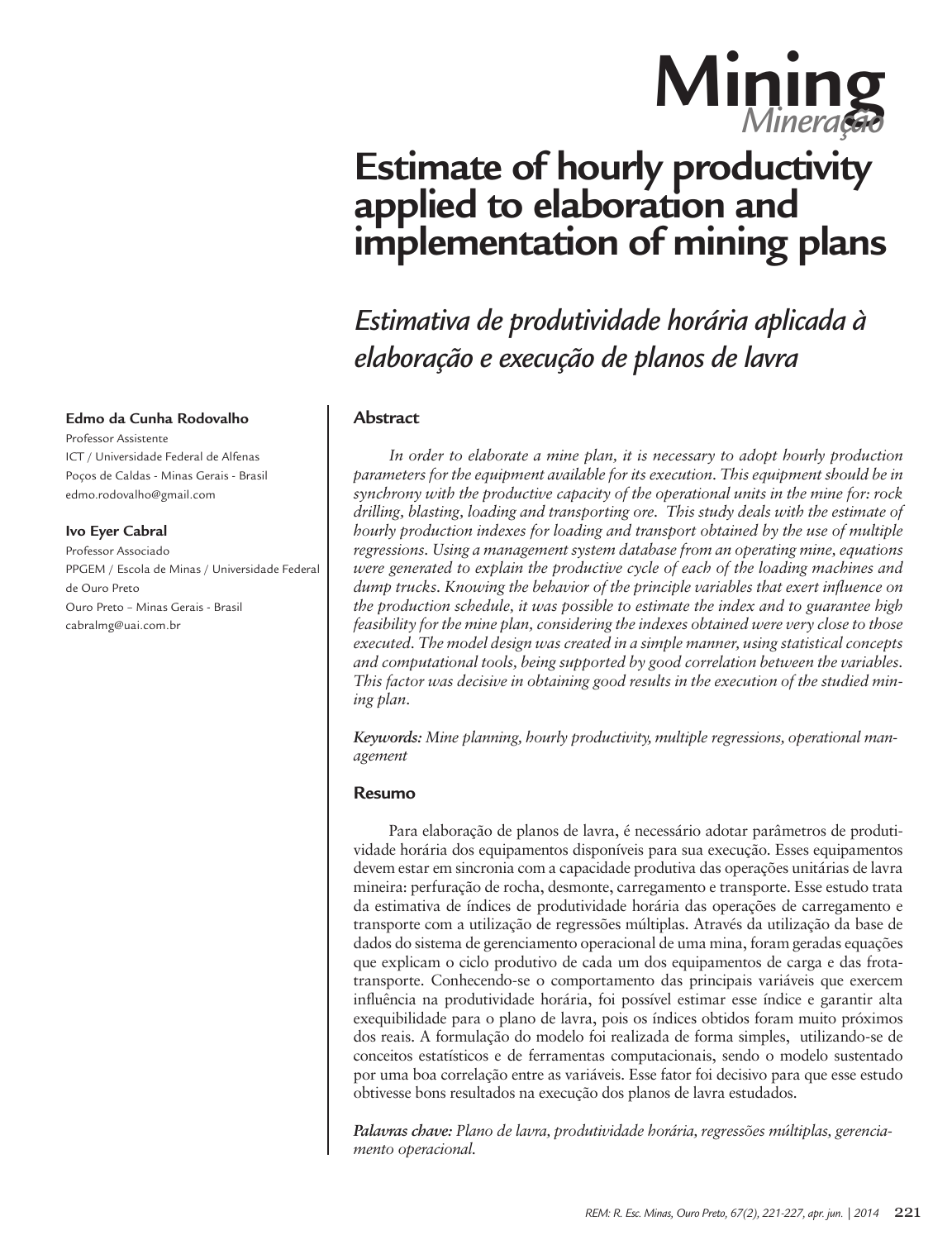#### **1. Introduction**

During the 1960's, simulation techniques became popular and had the objective of maximizing mining operation productivity (Brandão and Tomi, 2011). Mining operations should have production goals that are feasible and compatible with the system capacity. In order to describe a productive system, it is necessary to define the main variables according to the objectives of the study (Law and Kelton, 2000). One of the responses of the simulation model is to estimate the performance of the system that is generated and this is achieved by studying the behavior of the main variables of the process (Banks et al., 2001). These variables are linked to the produc-

#### **2. Methodology**

There is no doubt that the development of a complex simulation model demands time and costs (Robinson, 2004), because even if one has the proficiency in a determined computation tool connected with the simulation, the modeling of complex systems requires, in

### **Data collection**

As the focus of this study was to devise a mining plan, the analyses and applications refer to monthly mining plans. An Iron Ore mine located in the Minas Gerais Iron Quadrangle, Brazil, was chosen to demonstrate the applicability of the methodology. The period of the year in which the studies were undertaken was between the months of July and September of 2012, which corresponds to the dry season of the region. The multiple linear regressions performed and equations created used data referring to the month of July, 2012. Mentioning the climatic conditions is decisive, since there is a strong tendency for performance loss in mining

#### **Analysis of the correlated matrixes**

Before analyzing the linear regressions using the variables cited in the previous item, it is necessary to evaluate the ones that have the greatest correlation with the productivity hours. To guarantee that the equations have a high correlation index and to explain the productive process, it is of interest that the independent variables be strongly correlated with the dependent variables. In Table 1, a matrix that corretion cycle and are stored in databases.

Since the elaboration of the mine plan used historical average production figures, it is important to mention that the cycle time variation, operational delays (change of shifts, fueling time, etc.) and the changes in average transport distance (which in this article is denominated by the acronym ATD) are not taken into consideration. In this way, the plan does not account for possible interferences that could compromise its feasibility, such as possible ATD reductions and variation in the cycle time, which could lead to not achieving the quality and production goals forecasted in the plan.

a proportional manner, vast data collection, model construction, and data output analysis (Chung, 2004). With the objective of estimating productivity indicators for loading and hauling equipment during the execution of the mining plan, the proposed model has the capacity to forecast

operations during the rainy periods, when compared with the dry period.

The source of information was the fleet management system (electronic dispatch) where the information was stratified in shifts during the month of July, 2012. For the loading fleet, data was collected according to the following variables: loading time, cycle time, operational delays, ATD, average downtime and operational moment (t x km/h). This last variable is the product of multiplication between the payload and speed of trucks allocated to the load equipment. For the transport equipment, this variable refers to each vehicle of the transport fleet. The

lates the information referring to an EX40 excavator used in the study is presented. The table indicates that the smallest correlation with productivity hours is the cyclic time for the trucks assigned to this excavator. Another important item that this matrix reveals is that the relationship can be proportionally direct or reverse. A negative correlation indicates that the variable analyzed is inversely proportional

Herein, data generated by the loading and transport operations of a mine will be presented to illustrate the study. These data were the source used to generate the equations that explain each one of the flows in the transport. In turn, these equations are attributed parameters that were forecasted for each flow, where part is determined through established goals by means of historical averages (operational delays, queuing time, spotting and maneuvering time, etc.), while ATD is informed by the mining plan. Thus, altering the sequence implies in a distinct hourly production estimate, guaranteeing a realistic capacity of the available fleet for the mining plan execution.

the performance of these operations. The use of the multiple regression concepts to explain the steps of the productive process is relatively simple, but what differentiates this study is the integration of various equations to forecast the behavior of the overall productive system.

relationship between payload and speed of trucks is considered in the operational management system of the studied mining company because it has effect on tire consumption and fleet performance. Therefore, the operational moment, as this variable is called at the studied mining company, may be considered for this study. For the transportation fleet, data referred to the following variables: operational delay, cycle time, queuing time, maneuvering time, loading time, average load, ATD, operational moment and the ratio between the distance when carrying a full or empty load (herein denominated Km full/empty).

to the productivity hours. An example of this is the idleness of  $(-71.8\%)$  that presents a correlation with productivity, indicating that the greater the idleness of this excavator, the lesser the productivity estimated by the equation.

The table indicates which variable could be discarded from the multiple regression analysis when the correlation of the equation is not satisfactory. With the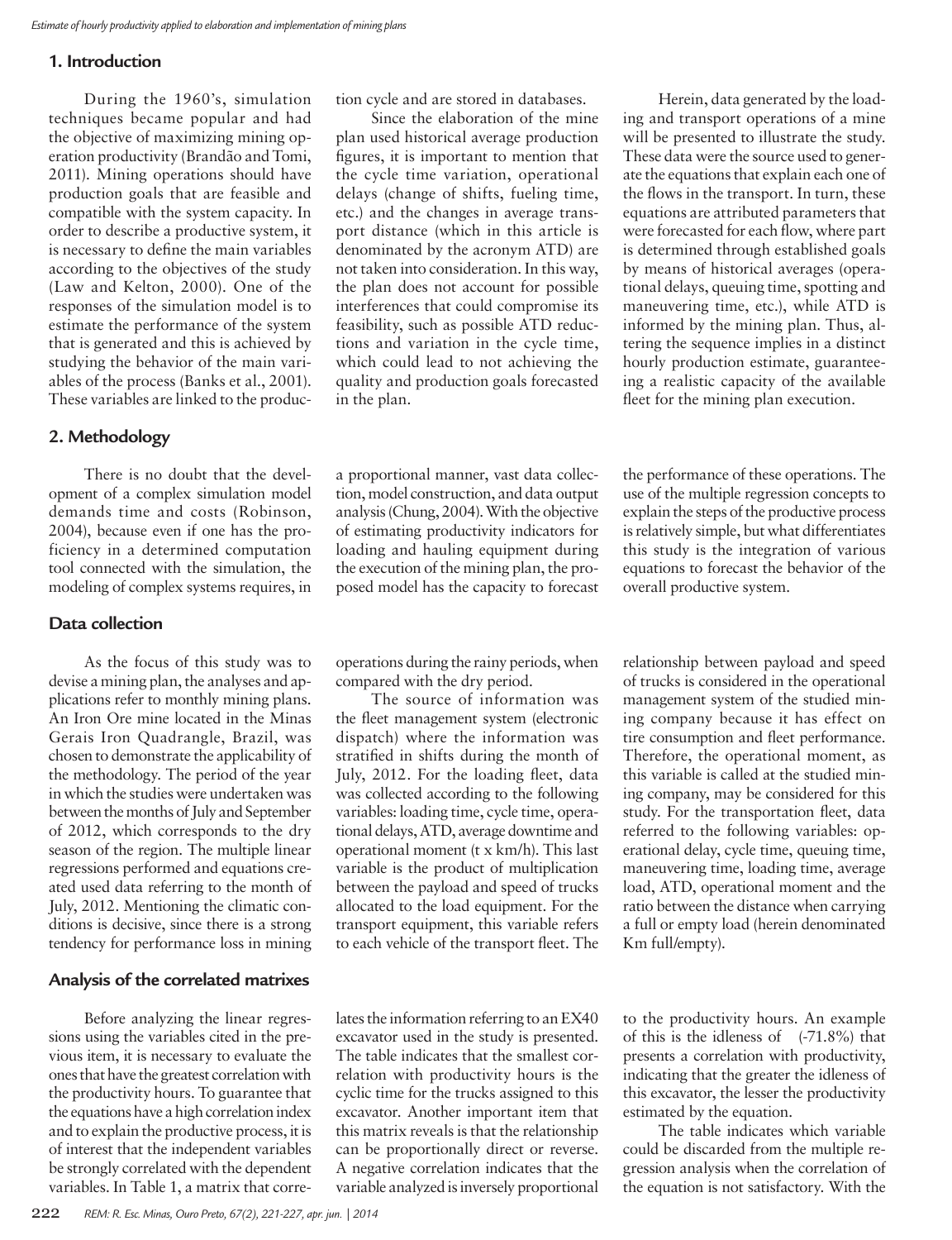Minitab® analysis program, it is possible to select the variables. For this study, the *stepwise forward and backward method*  was used for the variable selection. This method begins with the use of all the variables, which are then successively excluded by order of growing correlation. The selection ends when the equation encounters the adequate correlation.

|                                   | <b>HOURLY</b><br><b>PRODUCTIVITY</b> | <b>ATD</b> | <b>MOMENT</b> | <b>AVERAGE</b><br><b>DOWNTIME</b> | <b>OPERATIONAL</b><br><b>DELAYS (HOURS)</b> | <b>CYCLE TIME</b> |
|-----------------------------------|--------------------------------------|------------|---------------|-----------------------------------|---------------------------------------------|-------------------|
| ATD                               | $-0.088$                             |            |               |                                   |                                             |                   |
| <b>MOMENT</b>                     | 0,422                                | 0.79       |               |                                   |                                             |                   |
| <b>AVERAGE DOWNTIME</b>           | $-0.718$                             | $-0.019$   | $-0.413$      |                                   |                                             |                   |
| <b>OPERATIONAL DELAYS (HOURS)</b> | $-0.191$                             | 0.113      | 0.174         | $-0.075$                          |                                             |                   |
| <b>CYCLE TIME</b>                 | $-0.029$                             | 0.745      | 0,58          | 0.076                             | 0.144                                       |                   |
| <b>LOAD TIME</b>                  | $-0.243$                             | 0.179      | $-0.015$      | $-0.126$                          | 0.051                                       | 0,136             |

Table 1 Correlation matrix between variables of the EX40 excavator.

This analysis is part of processes that generate equations for each one of the analyzed flows, and with this, generate a matrix and an equation for each one of the loading machines and for each vehicle of the transportation fleet.

### **Generation of the productivity equations**

After identification, consultation and collection of all the data referring to the stages of the processes that would influence productivity, it was possible to initiate the analytic process for the correlations between the variables. This analysis is performed using multivariate linear regression that informs the relationship between two or more variables by using a linear equation. The quality of the regression is measured by the determinant coefficient (R-sq) which corresponds to the coefficient of the linear correlation (Charnet, 2008). The greater the correlation is, the greater the representation of the equation in describing the system.

High indexes of correlation indicate a high capacity to explain the process.

In this study, the dependent variables are the loading and transportation fleet's hourly productivity, while the independent variables are those that together can satisfactorily explain the hourly productivity.

Hourly productivity is a term that depends on all of the studied equations and can be called HPF (hourly productivity function). The independent variables for the loading fleet are represented in the following manner: average downtime (ADT), ATD, operational moment (M), operational delays (OD), cycle time (CT) and loading time (LT). The independent variables for the transportation fleet has the following acronyms: operational moment (M), operational delays (OD), cycle time (CT), queue time (QT), maneuvering time (MT), loading time (LT), average load (AL),ATD, and Km full/ Km empty (KFE). Table 2 shows the coefficients of the equations and the determining coefficients (R-sq) obtained by multiple regressions for the loading machines. Table 3 shows the equations referring to the transportation fleet. Blank fields indicate the variables disregarded following the same procedure described in the previous section.

| <b>LOADING</b>                                            | COEFFICIENTS FOR THE HOURLY PRODUCTIVITY EOUATION |                    |                 |            |           |            |           |           |          |           |                   |            |          |                                                                                     |
|-----------------------------------------------------------|---------------------------------------------------|--------------------|-----------------|------------|-----------|------------|-----------|-----------|----------|-----------|-------------------|------------|----------|-------------------------------------------------------------------------------------|
| <b>MACHINES</b>                                           |                                                   | <b>CONSTANT</b>    | <b>ATD</b>      | M          |           | <b>ADT</b> |           | <b>OD</b> | CT       |           | LT                |            | $R - sq$ |                                                                                     |
| <b>EX44</b>                                               |                                                   | 2061               | $-432$          | 0,217      |           | $-768$     |           | $-308$    |          |           | $-1924$           |            | 95,50%   |                                                                                     |
| <b>EX40</b>                                               |                                                   | 2499.8             | $-369.18$       | 0.17267    |           | $-4416$    |           | $-317,15$ |          |           | $-5501$           |            | 94.90%   |                                                                                     |
| <b>EX41</b>                                               |                                                   | 2153,4             | $-441,69$       | 0,22989    |           | $-2103$    |           | $-335,46$ |          |           | $-4169$           |            | 83,23%   |                                                                                     |
| <b>EX42</b>                                               |                                                   | 1870,44            | $-344,99$       | 0,18289    |           | $-1547,8$  |           | $-295$    | 185,6    |           | $-1021$           |            | 95,30%   |                                                                                     |
| <b>EX43</b>                                               |                                                   | 1467,4             | $-424,96$       | 0,24457    |           | 1806       |           | $-312,64$ |          |           | 3105              |            | 95,80%   |                                                                                     |
| <b>EX27</b>                                               |                                                   | 1132,46            | $-273,73$       | 0,23429    |           | 133,5      |           | $-192,57$ |          |           | $-86,5$           |            | 94,00%   |                                                                                     |
| <b>EX22</b>                                               |                                                   | 1336,14            | $-291,4$        | 0,21784    |           | 245,5      |           | $-241,51$ |          |           | $-260,4$          |            | 94,00%   |                                                                                     |
| <b>EX21</b>                                               |                                                   | 1559,92            | $-88,61$        |            |           | $-7968.5$  |           |           | 898      |           |                   |            | 78,60%   |                                                                                     |
| LT <sub>03</sub>                                          |                                                   | 1670,91            | $-393,35$       | 0,22658    |           | $-465$     |           | $-291,44$ |          |           |                   |            | 90,90%   |                                                                                     |
| <b>PM30</b>                                               |                                                   | 2133,81            | $-409.09$       | 0,21569    |           | $-1808,5$  |           | $-366,54$ |          |           | $-3384$<br>92,40% |            |          |                                                                                     |
| <b>PM25</b>                                               |                                                   | 2349,42            | $-89,04$        | 0,01984    |           | $-10206,6$ |           | $-249,07$ | 416,5    |           | $-12932$          |            | 92,50%   | Table 2                                                                             |
| <b>PM26</b>                                               |                                                   | 2279,98            | 25,98           | $-0,02171$ |           | $-12328$   |           | $-272,15$ | $-60,4$  |           | $-12327$          |            | 94,70%   | Coefficients for the hourly productivity                                            |
| <b>PM27</b>                                               |                                                   | 2703,24            | $-25,09$        | $-0.00858$ |           | $-12497,2$ |           | $-246,82$ |          |           | $-17944$          |            | 95,00%   | equations for the loading machines                                                  |
|                                                           |                                                   |                    |                 |            |           |            |           |           |          |           |                   |            |          |                                                                                     |
| <b>COEFFICIENTS FOR THE</b><br><b>HOURLY PRODUCTIVITY</b> | <b>EQUATION</b>                                   |                    | <b>CONSTANT</b> | M          | OD        | CT         | <b>QT</b> | MT        | LT       | <b>AL</b> | <b>ATD</b>        | <b>KFE</b> | $R - sq$ |                                                                                     |
|                                                           |                                                   | FLEET <sub>1</sub> | 261,8           | 0,28248    | $-4,856$  | $-176,83$  | $-322,2$  | 859,6     | $-152,2$ | 0,7719    | $-86,375$         | $-9,92$    | 95,3%    |                                                                                     |
| <b>TRANSPORTATION</b><br><b>FLEET</b>                     |                                                   | FLEET <sub>2</sub> | 353,73          | 0,28042    | $-3,0467$ | 71,55      | $-57,2$   | 237,6     | 198,4    | $-0,1821$ | $-105,99$         | 21,57      | 96,8%    | Table 3                                                                             |
|                                                           | FLEET <sub>3</sub>                                |                    | 424,1           | 0,25516    | $-5,2592$ | 18,41      | 133,48    |           |          | $-0,1508$ | $-104,74$         | 5,501      | 97,6%    | Coefficients for the hourly productivity<br>equations for the transportation fleet. |

#### **3. Case study**

The equations herein presented were applied to an actual plan for a large iron ore open-pit mine for the month of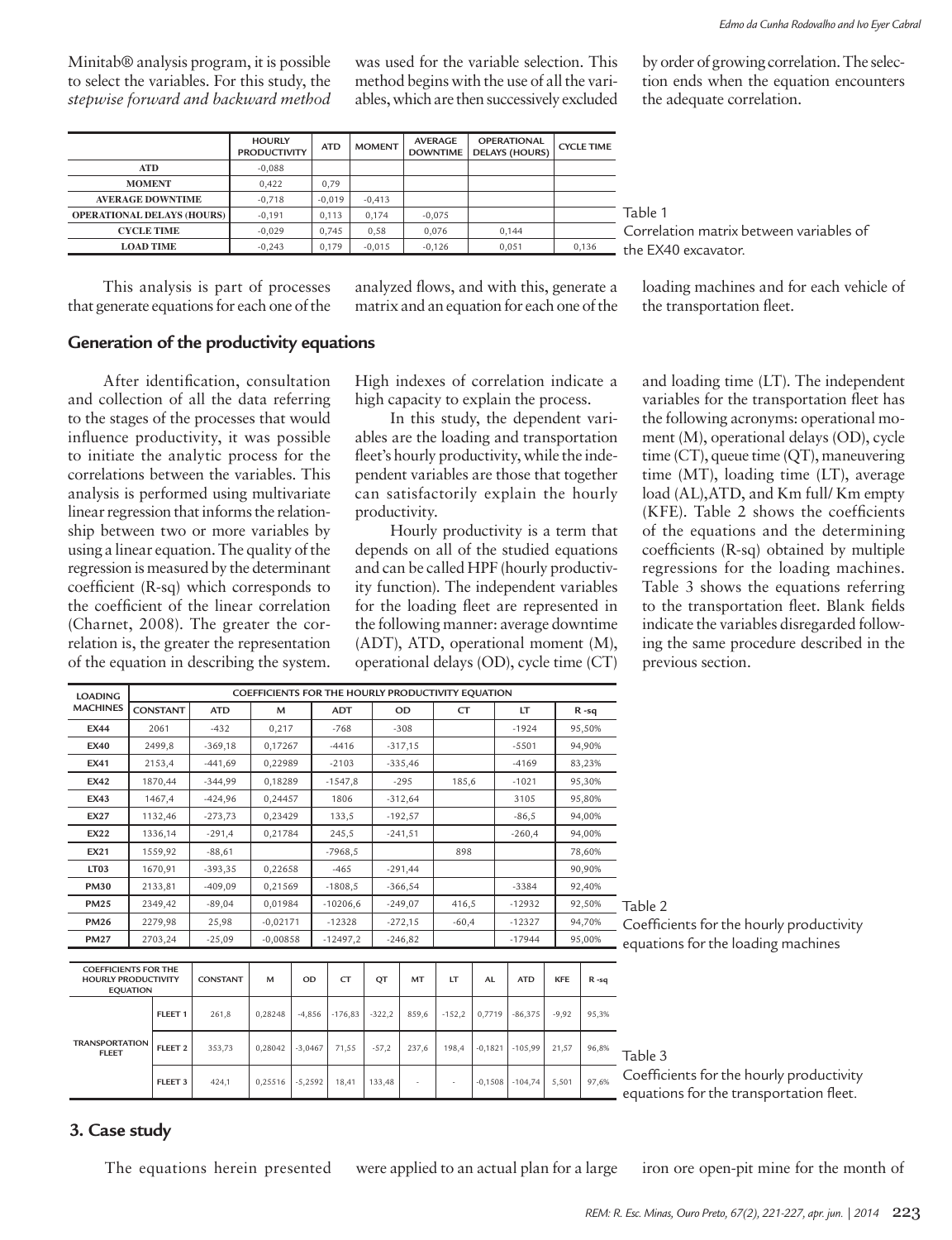September, 2012. The information used as the base for the equations and the database that defined the parameters refer to six-hour shifts, 24 hours a day, 7 days a week during these months.

The first step of the study involved the elaboration of the monthly mining plan which was designed in two phases. The first phase consisted in determining the monthly ore production needed to feed the plant, remove the waste and other actions informed in the budget. In this phase, performance indicators are also used to demonstrate physical usage

(PU), physical availability (PA) and overall hourly productivity for delimiting the advance in accordance with the budget forecasted. These are preliminary advances and are utilized in the generation of the mass through flux and in obtaining the transport route profile.

In each of the shifts, it is possible that there exists a part that is destined to feed the processing plant, another destined for the waste pile and another destined for strategic storage of ROM. As each shift has a different transport profile in relation to destination, the masses are used as weighting values. Thus, it is possible to calculate the average transportation distance (ATD) for each of the mining shifts.

After consolidating the information of the plan, such as: demands and identification of the shifts and design of the transport profile, it is possible to calculate the total ATD of the plan for each shift, and its stratification by destiny. In table 4, each one of the shifts has its transport profile that when considered in connection with the mass, generates the ATD by shift and globally.

| <b>MINE</b><br>AR- | <b>SHIFTS</b>                        |              | MASS (t) / DESTINATION |            |         | TANCE (m) | <b>TRANSPORTATION DIS-</b> | ATD (Km) |
|--------------------|--------------------------------------|--------------|------------------------|------------|---------|-----------|----------------------------|----------|
| EAS                |                                      | Crusher      | Stock                  | Waste pile | Crusher | Stock     | Waste pile                 |          |
|                    | 20K_1360/47 (EX44/PM)                | 111.627      | 60.013                 | 9.288      | 4.306   | 5.597     | 7.130                      | 4,88     |
|                    | 20K_1373/60 (EX44/PM)                | 257.344      | 253.075                | 26.627     | 4.306   | 5.597     | 7.130                      | 5,05     |
|                    | 19K_1386/73 (EX22)                   | 336.622      | 443.104                | 102.578    | 3.366   | 4.657     | 5.998                      | 4,32     |
| NORTHPIT           | 15I_1490/77 (EX40/PM)                | 155.326      | 185.697                | 194        | 4.077   | 5.113     | 3.820                      | 4,64     |
|                    | 15I_1477/64 (EX40/PM)                | 240.102      | 70.340                 | 685        | 3.867   | 4.903     | 3.610                      | 4,10     |
|                    | 14H_1464/51 (PM)                     | 7.513        | 4.292                  | 180.821    | 3.498   | 4.534     | 3.241                      | 3,28     |
|                    | 20J_17K_18K_1399/86 (EX22/EX27/EX21) | 392.746      | 793.482                | 24.265     | 3.366   | 4.657     | 5.998                      | 4,27     |
|                    | NP TOTAL                             | 1.501.280    | 1.810.003              | 344.458    |         |           |                            |          |
|                    | 10M_1178/65 (EX43)                   | 84.077       | 68.354                 | 187.378    | 2.023   | 3.022     | 3.202                      | 3,15     |
|                    | 100_1178/65 (EX42)                   | $\mathbf{0}$ | 222.484                | 771.587    | 2.082   | 3.498     | 5.013                      | 4,67     |
| MEANPIT            | 9N_1048/35 (EX41)                    | 197,000      | 90.693                 | 138.762    | 2.141   | 3.655     | 4.794                      | 3,33     |
|                    | 9N_1061/48 (EX41)                    | 136.023      | 43.577                 | 391        | 2.050   | 3.564     | 4.703                      | 2,42     |
|                    | MP TOTAL                             | 417.100      | 425.108                | 1.098.118  |         |           |                            |          |
|                    | Stock 1 e 12                         | 375.867      |                        |            | 300     |           |                            | 0,30     |
|                    | Stock 15                             | 150,000      |                        |            | 3.234   |           |                            | 3,23     |
| <b>STOCK PILES</b> | Stock 13                             | 150,000      |                        |            | 4.235   |           |                            | 4,24     |
|                    | <b>TOTAL STOCKS</b>                  | 675.867      |                        |            |         |           |                            |          |
|                    | <b>TOTAL ATD</b>                     |              |                        |            |         |           |                            | 3,85     |

Table 4 Mass profile and average transportation distance forecasted in the mining plan.

The next step was to establish a goal for operational delays that were generated according to the behavior of this variable during the last twenty months before this study began. This variable was used because it is the only one that depends on manageable mining events. In the studied mine, this goal is established by the average of the delays in relationship with the available hours (AH).

Available hours (AH) are the result of the subtraction of the hours in which the machinery are under maintenance in relationship with the calendar hours (CH).The ratio AH/CH informs the index of physical availability (PA) of a

machine or a fleet. The value of CH is 6 hours in each shift, resulting in 24 hours of CH each day. With the establishment of a goal and with the gathering of the PA of the studied fleets, it is possible to establish a goal for operational delays (OD) in number of hours by their input in the multiple regression equations. Table 5 presents the OD goals in stratified hours according to shifts, loading machines, and transport fleet for the month of September 2012.

The last step is the input of the inherent parameters for the process, such as: average idleness, operational moment, loading time, cycle time, queuing time, maneuvering time, average load and relationship Km full/empty. It is important to notice that for these parameters, considered are their updated averages that were executed by the productive process during the study. Besides, it is also necessary to add the variables connected with the management of the mining operation (OD) and the variables related to the excavation of the ore (monthly plan) that is represented by ATD. The ATD and OD variables are related to productive process management and the *advances*  forecast in the mining plan, which in turn, attempts to fulfill production and development programs.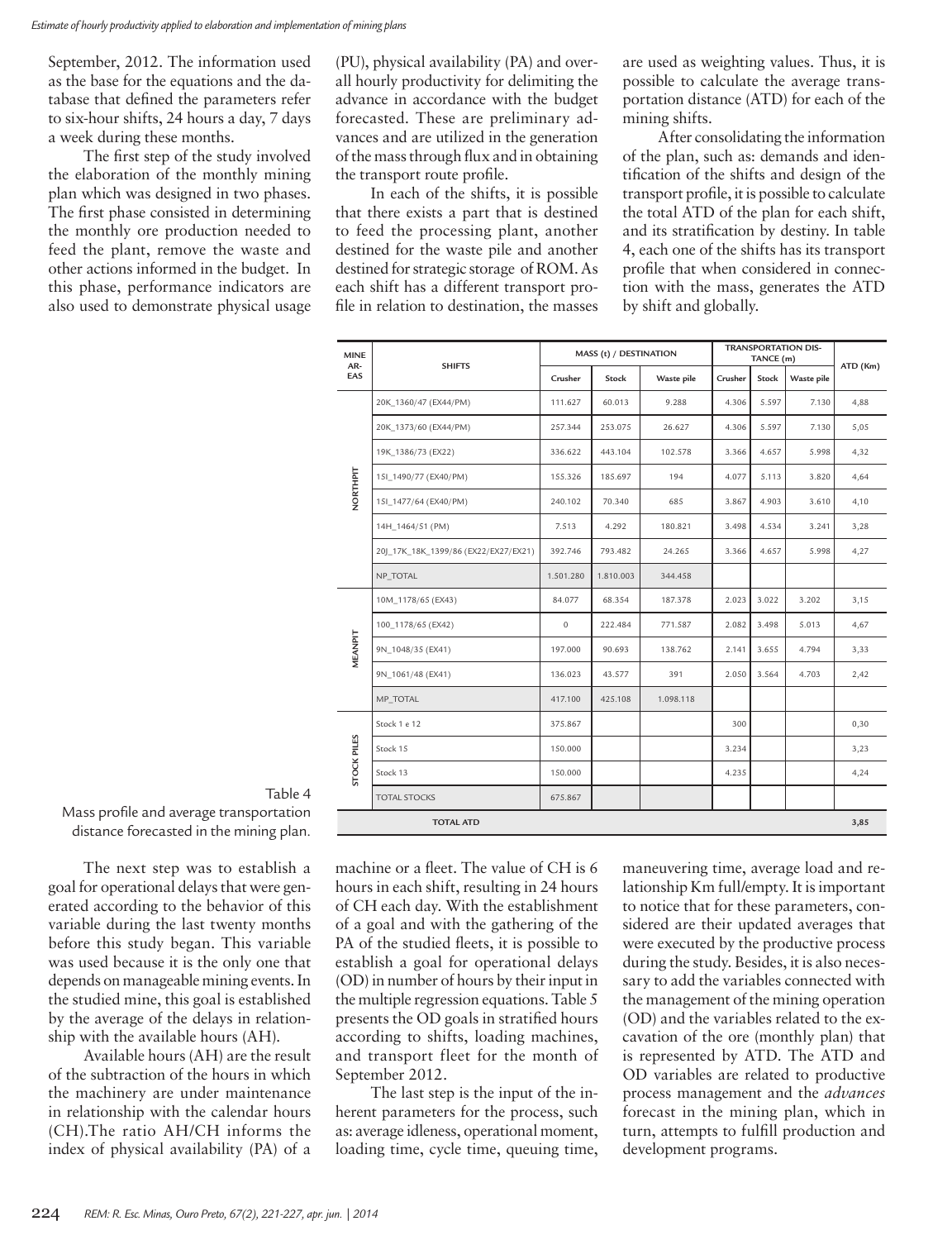|                                                     | LOAD        |       |                                           |             |             |               |       |             |             |             |             |             |         |                                                     | TRANSPORT             |                                |                   |  |  |
|-----------------------------------------------------|-------------|-------|-------------------------------------------|-------------|-------------|---------------|-------|-------------|-------------|-------------|-------------|-------------|---------|-----------------------------------------------------|-----------------------|--------------------------------|-------------------|--|--|
|                                                     | <b>EX21</b> | EX22  | <b>EX27</b>                               | <b>EX40</b> | <b>EX41</b> | EX42          | EX43  | <b>EX44</b> | <b>PM25</b> | <b>PM26</b> | <b>PM27</b> | <b>PM30</b> | $LT-03$ |                                                     | FLEET<br>$\mathbf{1}$ | <b>FLEET</b><br>$\overline{2}$ | <b>FLEET</b><br>3 |  |  |
| OD/AH<br><b>GOAL</b><br>(%)                         | 13,0%       | 13,8% | 13,3%                                     | 9,9%        | 12,8%       | 11,8%         | 13,7% | 12,5%       | 13,1%       | 13,1%       | 13,1%       | 14,7        | 14,7%   | OD/AH<br><b>GOAL</b><br>(%)                         | 13,3%                 | 12,9%                          | 13,0%             |  |  |
| PA (%)                                              | 60,0%       | 63,9% | 65,0%                                     | 71,8%       | 71,0%       | 73,1%         | 74,0% | 71,5%       | 61,3%       | 63,6%       | 65,6%       | 61,9%       | 56,1%   | PA (%)                                              | 76,0%                 | 77,7%                          | 63,5%             |  |  |
|                                                     |             |       |                                           |             |             |               |       |             |             |             |             |             |         | CH                                                  | 6                     | 6                              | 6                 |  |  |
| CH                                                  | 6           | 6     | 6<br>6<br>6<br>6<br>6<br>6<br>6<br>6<br>6 | 6           | 6           | <b>TRUCKS</b> | 15    | 13          | 20          |             |             |             |         |                                                     |                       |                                |                   |  |  |
| AH                                                  | 3,6         | 3,8   | 3,9                                       | 4,3         | 4,3         | 4,4           | 4,4   | 4,3         | 3,7         | 3,8         | 3,9         | 3,7         | 3,4     | AH                                                  | 68,4                  | 60,6                           | 76,2              |  |  |
| <b>SHIFT</b><br><b>GOAL</b><br><b>OD</b><br>(HOURS) | 0,47        | 0,53  | 0,52                                      | 0,43        | 0,55        | 0,52          | 0,61  | 0,54        | 0,48        | 0,50        | 0,51        | 0,54        | 0,49    | <b>SHIFT</b><br><b>GOAL</b><br><b>OD</b><br>(HOURS) | 9,12                  | 7,81                           | 9,90              |  |  |

Table 5 Goals for operational deays referring to the month of September, 2012.

Having on hand the values of these variables and with the regression equation, the productivity of each loading machine

and the transportation fleet was obtained. Equation (1) refers to the EX40 excavator. Equations for the other loading machines were already presented in Table 2. The coefficients referring to the transportation fleet were presented in Table 3.

$$
HPF = 2499,8 - 369,2. ATD + 0,173.M - 4416.ADT - 317.OD - 5501.LT
$$
\n(1)

With the substitution of the ATD and OD unknowns by their respective values referring to the EX40 excavator (informed in Tables 4 and 5), and the information presented in Table 6 (informs the rest of the plan's parameters), it is possible to estimate the hourly productivity of the EX40 excavator. The same

| procedure was applied to estimate the    |
|------------------------------------------|
| hourly productivity of the other loading |
| machines.                                |

|             |             |                         |             |             |             |             | <b>OPERATIONAL PARAMETERS SEPTEMBER/2012</b> |             |         |             |             |             |             |  |  |  |
|-------------|-------------|-------------------------|-------------|-------------|-------------|-------------|----------------------------------------------|-------------|---------|-------------|-------------|-------------|-------------|--|--|--|
|             |             | <b>LOADING MACHINES</b> |             |             |             |             |                                              |             |         |             |             |             |             |  |  |  |
|             | <b>EX44</b> | <b>EX40</b>             | <b>EX41</b> | <b>EX42</b> | <b>EX43</b> | <b>EX27</b> | <b>EX22</b>                                  | <b>EX21</b> | LT03    | <b>PM30</b> | <b>PM25</b> | <b>PM26</b> | <b>PM27</b> |  |  |  |
| ATD (Km)    | 5.01        | 4.38                    | 3.06        | 4.67        | 3.15        | 4,27        | 4.29                                         | 4.27        | 3.00    | 3.71        | 2.20        | 1.84        | 2.03        |  |  |  |
| M (t. Km/h) | 9813.91     | 9470.72                 | 6545.11     | 9463.63     | 6026.84     | 4802.44     | 7085.79                                      |             | 5061.00 | 5827.60     | 2698.74     | 2481.56     | 2655.44     |  |  |  |
| ADT(h)      | 0.04        | 0.04                    | 0.03        | 0.03        | 0.03        | 0.05        | 0.04                                         | 0.04        | 0.04    | 0.04        | 0.04        | 0.03        | 0.04        |  |  |  |
| OD(h)       | 0.54        | 0.43                    | 0.55        | 0.52        | 0.61        | 0.52        | 0.76                                         |             | 0.49    | 0.54        | 0.77        | 0.74        | 0,51        |  |  |  |
| CT(h)       |             |                         |             | 0.03        |             |             |                                              | 0.34        |         |             | 0.19        | 0.17        |             |  |  |  |
| LT(h)       | 0.05        | 0.04                    | 0.04        | 0.05        | 0.05        | 0.07        | 0.06                                         |             |         | 0.06        | 0.04        | 0.04        | 0.04        |  |  |  |
| HPF(t/h)    | 1.735.9     | 1.969.3                 | 1.873.4     | 1.745.5     | 1.632.9     | 989.7       | 1.440.3                                      | 1.199.6     | 1.476.2 | 1.414.8     | 1.082.9     | 1.161.5     | 1.328.9     |  |  |  |

Table 7 presents the HPF of the transportation fleet when using the same calculative process as that of the loading machines.

| <b>OPERATIONAL</b><br><b>PARAMETERS - SEP-</b><br><b>TEMBER/2012</b> |                    | M (t.<br>$Km/h$ ) | OD(h)  | CT(H)  | QT(h)  | MT(h)  | LT(h)                    | AL(h)  | ATD (Km) | <b>KFE</b> | HPF $(t/h)$ |
|----------------------------------------------------------------------|--------------------|-------------------|--------|--------|--------|--------|--------------------------|--------|----------|------------|-------------|
| <b>TRANS-</b><br>PORTA-<br><b>TION</b><br><b>FLEET</b>               | FLEET <sub>1</sub> | 854.49            | 9.12   | 0.1966 | 0.0210 | 0.0193 | 0.0390                   | 133.95 | 2.13     | 0.90       | 338,10      |
|                                                                      | FLEET <sub>2</sub> | 1171,89           | 7,81   | 0.2579 | 0.0243 | 0.0189 | 0.0438                   | 165.03 | 2,77     | 0.91       | 385,24      |
|                                                                      | FLEET <sub>3</sub> | 1490.84           | 9.9090 | 0.3350 | 0.0286 |        | $\overline{\phantom{a}}$ | 225.28 | 3.40     | 0.91       | 377,05      |

With the HPF results, and the physical utilization and availability values

# **4. Discussion of the results**

Once the tasks referring to the elaboration of the monthly mining plan were concluded, their execution begins. With the use of the estimated HPF, it was possible to evaluate the forecasted and executable parameters, as well as the impact of each of these parameters

referring to the loading and transportation operations, it is possible to delimitate the

on the hourly productivity. Figure 1 shows the EX40 excavator performance analysis during the month of September 2012. When analyzing its performance using Equation 1, for example, a 72 t/h total loss was identified. The operational moment and loading time were respon-

# Table 6

Hourly productivity estimated by multivariate regression for each of the excavators available for implementing the mining plan.

#### Table 7

Parameters used to estimate the hourly productivity of the plan's available transportation fleet.

advances of the mine for the period of one month.

sible for losses of 380.25 t/h and 14.05 t/h, respectively. On the other hand, there was also an increase in productivity because of the following variables: 32.63 t/h because of the number of downtime hours due to operational delays (OD); 29.29 t/h because of the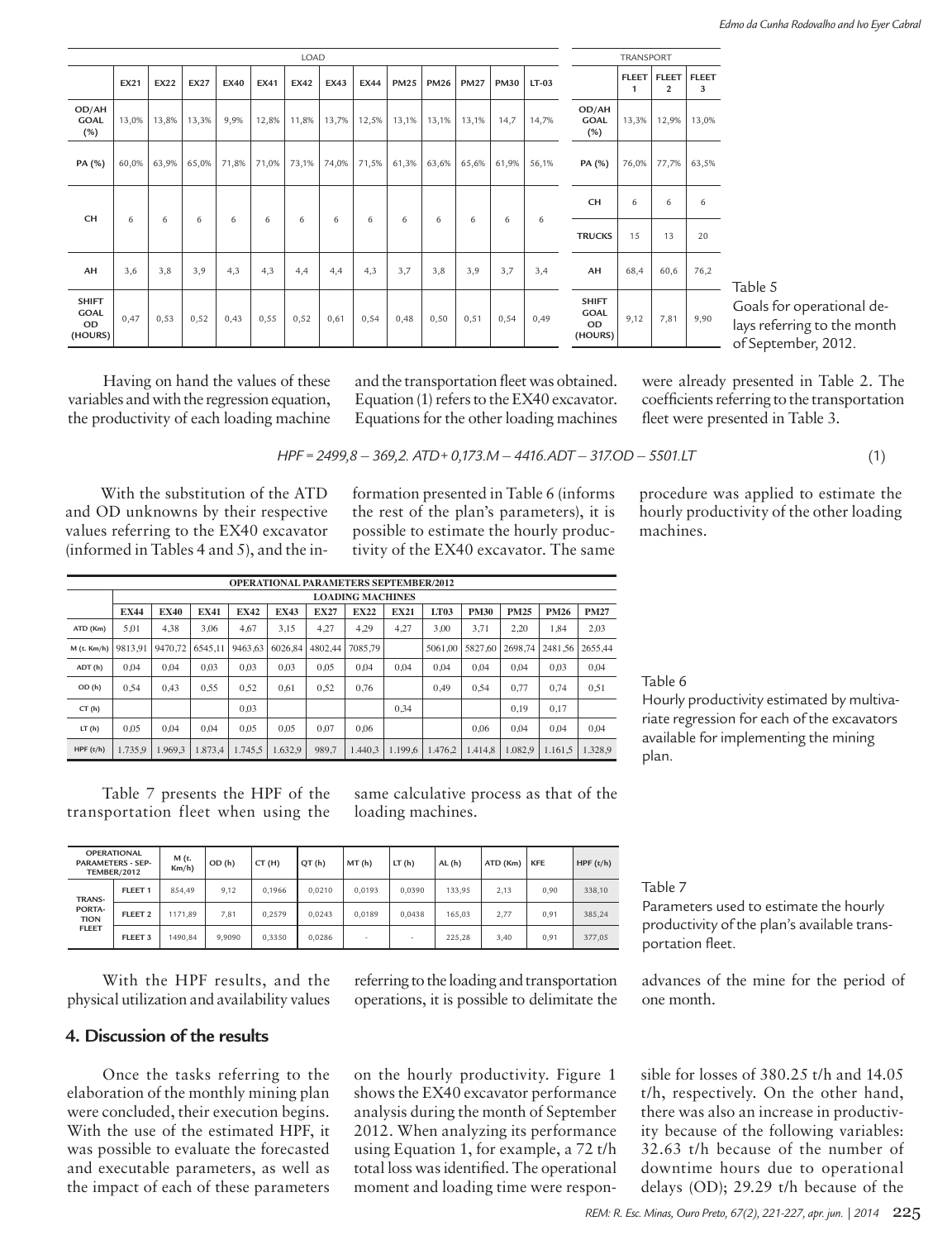reduction of average loading down time (ADT); and 446.7 t/h because of a reduction in the ATD performed.

Even though the equation uses the principal variables related to productivity in order to estimate it, other variables

that were not covered in this study using multivariate regression could have influence on the actual results of hourly productivity. Among these, can be listed: dump time of the transportation vehicles and operational time for

the excavation equipment when dealing with harder rocks. It was necessary to limit the number of variables in order to guarantee a high number of correlations between the selected variables for the HPF estimates.





Figure1 Parameter variation impact on the EX40 excavator's hourly productivity.

Similar analyses were performed for each of the loading machines and transport vehicles in order to verify the negative and positive deviations observed during the implementation of the mining plan for September, 2012. Table 8 shows the productivity variations, comparing estimated against real.

|                                |                         |             |             |               |             |                                            |             |                         | HOURLY PRODUCTIVITY ANALYSIS SEPTEMBER/2012 |        |      |                            |                  |              |              |                         |                        |              |
|--------------------------------|-------------------------|-------------|-------------|---------------|-------------|--------------------------------------------|-------------|-------------------------|---------------------------------------------|--------|------|----------------------------|------------------|--------------|--------------|-------------------------|------------------------|--------------|
|                                |                         |             |             |               |             |                                            |             | <b>LOADING MACHINES</b> |                                             |        |      |                            |                  |              |              |                         | <b>TRANSPORT FLEET</b> |              |
|                                |                         | <b>EX21</b> | <b>EX22</b> | <b>EX27</b>   | <b>PM25</b> | <b>PM26</b>                                | <b>PM27</b> | <b>EX40</b>             | EX41                                        | EX42   | EX43 | <b>EX44</b>                | LT <sub>03</sub> | <b>TOTAL</b> | <b>FLEET</b> | FLEET<br>$\overline{2}$ | <b>FLEET</b><br>3      | <b>TOTAL</b> |
|                                | <b>ESTIMATE</b>         | 1199,6      | 1440,3      | 989,7         |             | 1083,0   1190,0   1329,0   1969,0   1873,0 |             |                         |                                             | 1745,0 |      | $1633,0$   1736,0   1476,0 |                  | 1468,5       | 338,0        | 385,0                   | 377,0                  | 367          |
| Table 8<br>and real<br>hen im- | <b>REAL</b>             | 948,8       |             | 1278,8 1113,9 | 1149,6      | 1200,7                                     | 1182,1      |                         | $1897,0$   1750,9                           | 1579,9 |      | 1492,9   1933,6   1381,8   |                  | 1437,2       | 344,2        | 366,3                   | 385,3                  | 367          |
| mining<br>: month<br>r, 2012.  | <b>VARIATION</b><br>(%) | 26%         | 13%         | $-11%$        | $-6%$       | $-1%$                                      | 12%         | 4%                      | 7%                                          | 10%    | 9%   | $-10%$                     | 7%               | 2,2%         | $-2%$        | 5%                      | $-2%$                  | 0,0%         |

Estimated and r productivity when plementing the min plan during the mo of September, 20

Table 8 shows the variation between the estimated and actual productivity for the each transportation fleet and loading machines. The overall productivity of the loading machines is proportional to the number of hours that each equipment operated in September 2012 and shows a variations of 2,2%, but there was a high

#### **5. Conclusion**

The possibility of being able to estimate hourly productivity indicators makes mining plans more realistic, asvariation between the loading equipments locally. There were constant interruptions in the operation of excavators EX21 and EX22 due to the high number of hours in operating. These failures affected the stability of the production cycle. There was a decrease in productivity of the frontend-loader PM27 by operational failures. But some loading machines reached an actual productivity result better than the estimated. These equipments offset the negative deviations. While the deviation for the transportation fleet that occurred in fleets 1, 2 and 3 were balanced in a way that total productivity achieved the same value as estimated.

sertive and coherent with the equipment assigned to execute the loading and transport operations. Another benefit of this tool is the possibility to quantify, with relative precision, the degree that each variable influences the deviations